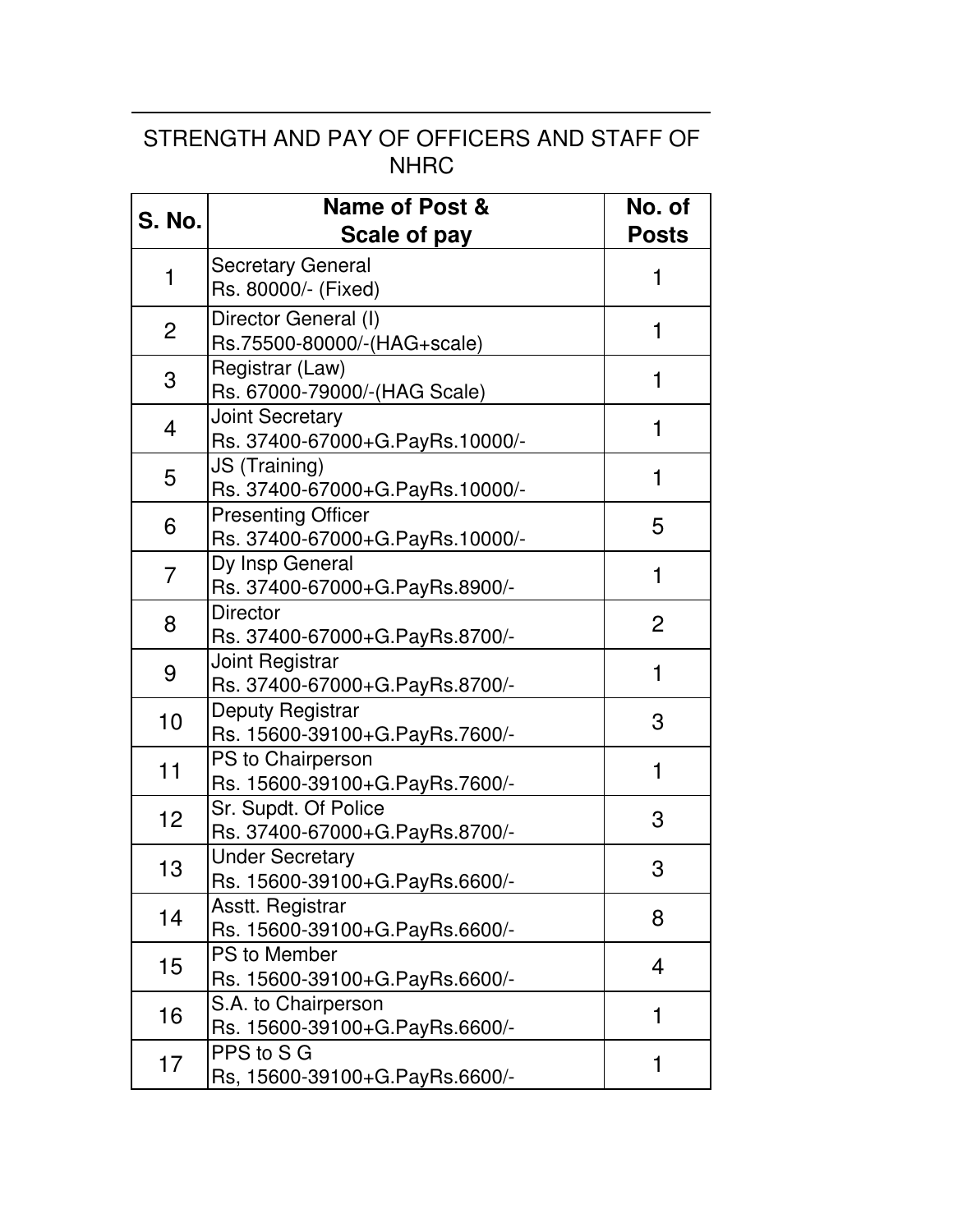| 18 | Sr. Research Officer<br>Rs. 15600-39100+G.PayRs.6600/-                  | 2              |
|----|-------------------------------------------------------------------------|----------------|
| 19 | Information & PRO<br>Rs. 15600-39100+G.PayRs.6600/-                     | 1              |
| 20 | <b>Sr System Analyst</b><br>Rs. 15600-39100+G.PayRs.6600/-              | 1              |
| 21 | <b>Assistant Information Officer</b><br>Rs. 15600-39100+G.Pay Rs.5400/- | 1              |
| 22 | <b>Sr. Accounts Officer</b><br>Rs. 15600-39100+G.Pay Rs.5400/-          | 1              |
| 23 | Asstt. Director (Hindi)<br>15600-39100+G.PayRs.5400/-                   | 1              |
| 24 | Programmer<br>Rs. 9300-34800+G.Pay Rs.4600/-                            | 1              |
| 25 | <b>Section Officer</b><br>Rs. 9300-34800+G.Pay Rs.4800/-                | 12             |
| 26 | <b>Private Secretary</b><br>Rs. 9300-34800+G.Pay Rs.4800/-              | 12             |
| 27 | <b>Court Master</b><br>Rs. 9300-34800+G.Pay Rs.4800/-                   | $\overline{2}$ |
| 28 | Dy. Suptd of Police<br>Rs. 9300-34800+G. Pay Rs. 5400/-                 | 9              |
| 29 | Librarian<br>Rs. 9300-34800+G.Pay Rs.4600/-                             | 1              |
| 30 | <b>Asstt. Acctts Officer</b><br>Rs. 9300-34800+G.Pay Rs.4800/-          | 3              |
| 31 | Inspector<br>Rs. 9300-34800+G.Pay Rs.4600/-                             | 20             |
| 32 | <b>Personal Assistant</b><br>Rs. 9300-34800+G.Pay Rs.4600/-             | 17             |
| 33 | <b>Research Assistant</b><br>Rs. 9300-34800+G.Pay Rs.4200/-             | 3              |
| 34 | Assistant<br>Rs. 9300-34800+G.Pay Rs.4600/-                             | 31             |
| 35 | Sr. Translator (Hindi)<br>Rs. 9300-34800+G.Pay Rs.4600/-                | 1              |
| 36 | Programmer Asstt.<br>Rs. 9300-34800+G.Pay Rs.4200/-                     | $\overline{2}$ |
| 37 | <b>Protocol Officer</b><br>Rs. 9300-34800+G.Pay Rs.4200/-               | 1              |